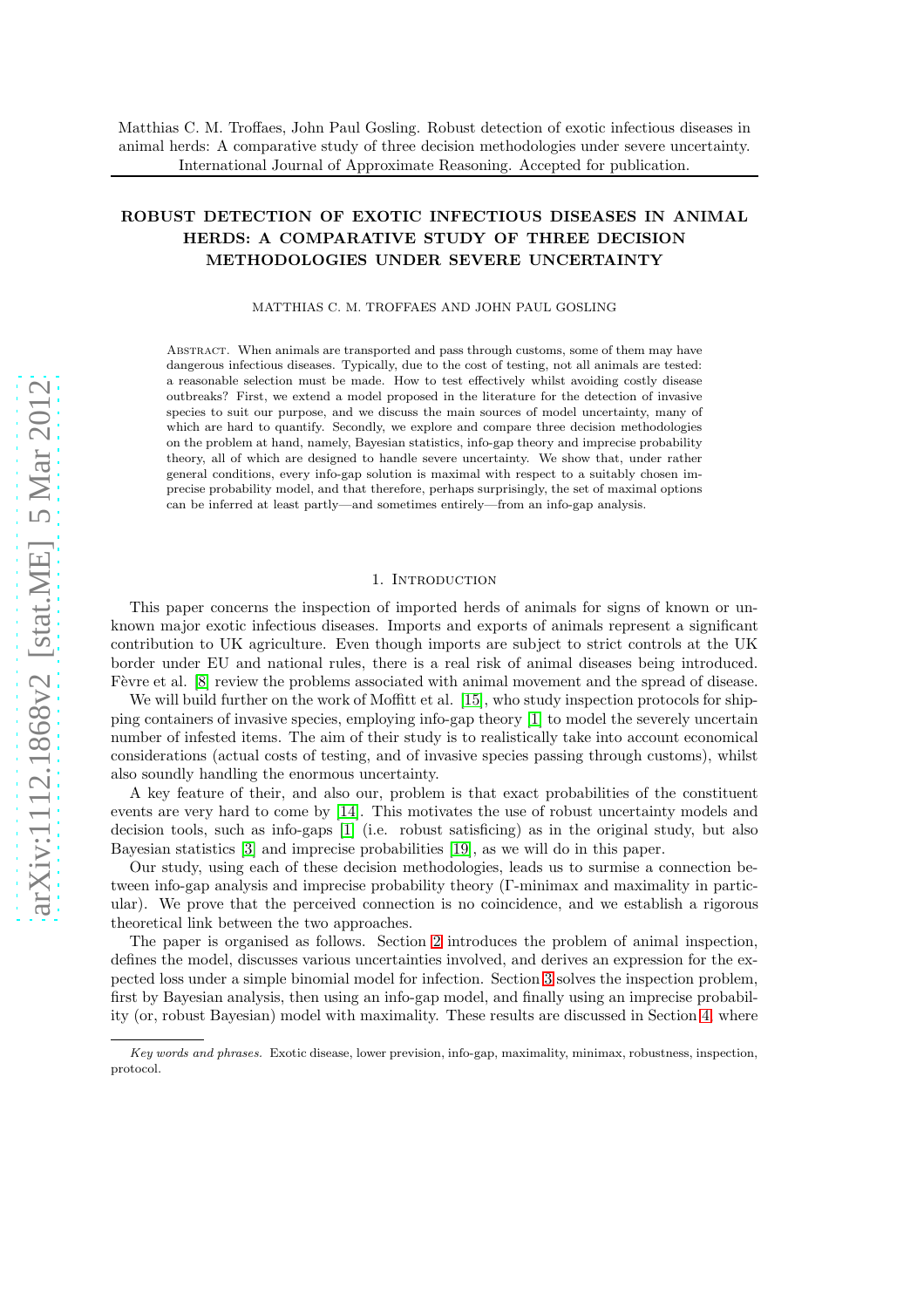we formally define an info-gap model based on a nested set of imprecise probability models, and establish the theoretical connections between info-gap, Γ-minimax, and maximality. Section [5](#page-13-3) concludes the paper.

#### 2. Animal Herd Testing

<span id="page-1-0"></span>In this section, we extend a model, proposed by [\[15\]](#page-14-0) for the detection of invasive species, to suit our purpose:

- we explicitly take specificity and sensitivity into account in order to allow for imperfect testing,
- we take into account an additional cost term for terminating the herd in case an infection is detected, and
- we model the occurrence of diseased animals in the herd as a binomial process, under a worst-case assumption of independence of infections between animals.

2.1. Model Description. Consider a herd of  $n$  animals, of which  $m$  are tested—the problem is to choose m optimally. The uncertain number of diseased animals in the herd is denoted by  $d$ . The test has sensitivity—the probability that a diseased animal tests positive—equal to p, and specificity—the probability that a healthy animal tests negative—equal to  $q$ .

Testing m animals costs  $c(m)$  utiles. If d diseased animals pass inspection undetected, we incur a cost of  $a(d)$  utiles. When at least one diseased animal is detected, then, typically, the whole herd is terminated, costing  $t(n)$  utiles.

Following [\[15,](#page-14-0) p. 295, Sec. 3], in the numerical examples that follow, we take

$$
(1) \t\t\t c(m) = 1000 - 2000m + 1000m^2
$$

(2) 
$$
a(d) = \begin{cases} 0 & \text{if } d = 0 \\ a & \text{if } d \ge 1 \end{cases}
$$
  $(a = 10000000)$ 

Moffitt et al. [\[15\]](#page-14-0) consider n between 250 and  $2500$ , do not need to consider the cost of termination  $(t(n) = 0)$ , and assume perfect testing  $(p = q = 1)$ . For our problem, in numerical examples that follow, we take

$$
(3) \t\t n = 250
$$

$$
(4) \t t(n) = 400n = 100000
$$

$$
(5) \t\t\t p = 0.9999
$$

$$
(6) \t\t q = 0.999
$$

so we assume that a diseased animal tests positive with probability 0.9999, and a healthy animal tests negative with probability 0.999. For reference, if  $q = 0.999$ , then probability that all animals in a healthy herd of size  $n = 250$  test negative is  $q^n = 0.78$ .

2.2. Model Uncertainties. Obviously, many of these values are rather uncertain. The only values we are pretty certain of are the number of animals n in the herd, the cost of testing  $c(n)$ , and the cost of termination  $t(n)$ .

Due to the necessity that the herd must have valid health documentation, we would expect that the number of infected animals  $d$  would be low. Additional inspection by veterinary officials is costly and depends on the inspecting official's ability to spot signs of infectious disease like pathological lesions and abnormal behaviour. Of course, the level of experience and competency will vary from official to official, but the testing procedure should be thorough enough for us to be confident of both a high sensitivity,  $p$ , and specificity,  $q$ . In addition to this, the government would prefer the most sensitive test possible (within budgetary constraints), even if specificity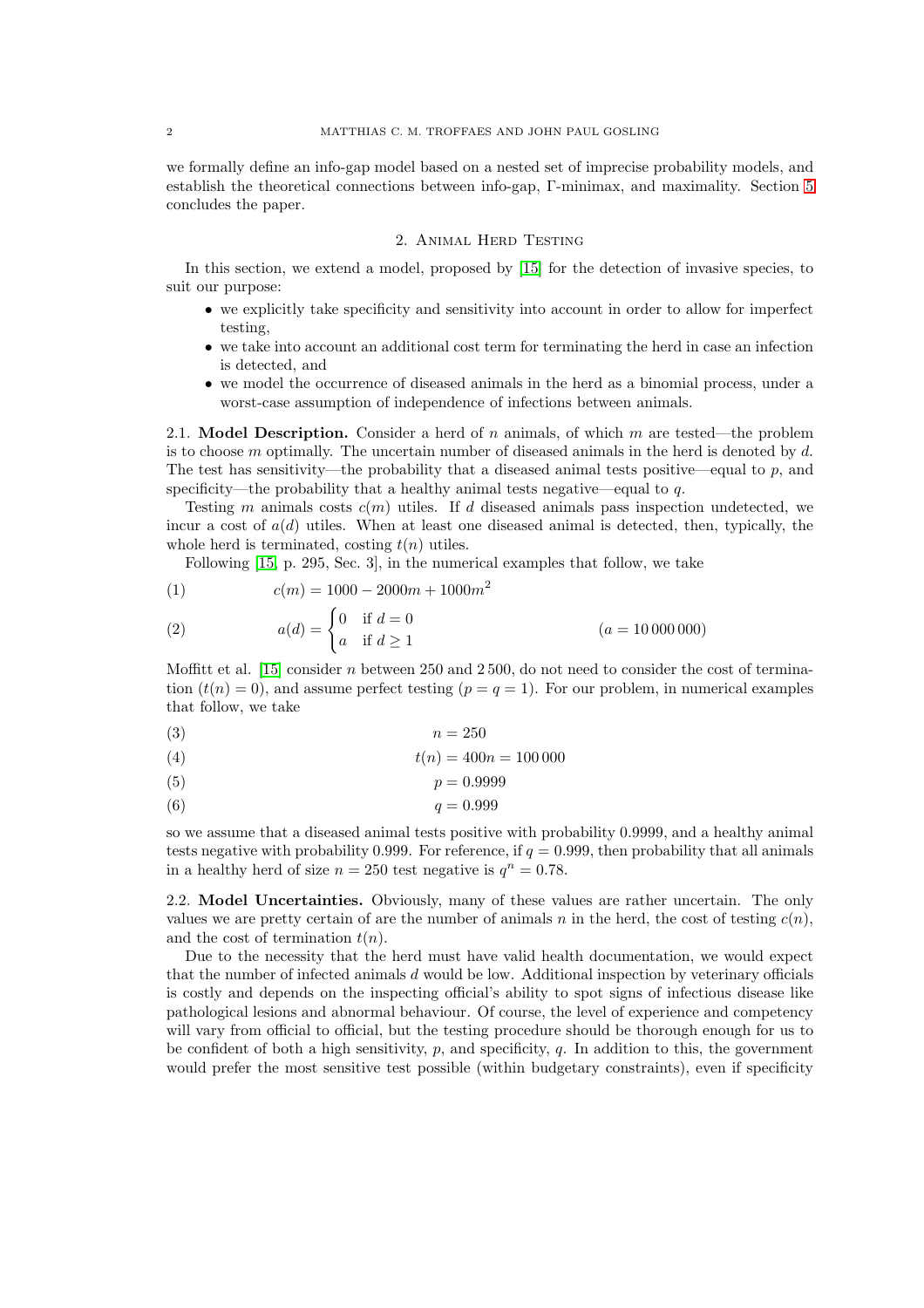was slightly compromised, because a rare false positive would be better for the prevention of disease entry than a rare false negative. Hence, we would expect  $p > q$ . Further discussion of this can be found in [\[23\]](#page-14-3).

Of course, in general, having values for  $p$  and  $q$  as high as 0.9999 and 0.999 is unrealistic. For most tests, the developers have aimed at getting a high value for the specificity and sensitivity suffers. However, there are examples in animal disease testing where both the sensitivity and specificity are this high. For example, the virus antibody test for caprine arthritis-encephalitis claims sensitivity and specificity values of over 99.5% [\[12\]](#page-13-4) and near perfect sensitivity and specificity have been estimated for the polymerase chain reaction test for parasites in fish [\[6\]](#page-13-5).

Regarding the cost a of an infection passing through customs, some historical data is available. For example, instances of major disease outbreaks in the last couple of decades include BSE where public spending was over £5 billion, and the foot and mouth outbreak in 2001 which costed the UK government  $\pounds2.6$  billion [\[5\]](#page-13-6). These experiences show that there is great variation in the level of costs of exotic disease outbreaks. Due to the exceptional nature of the outbreaks, there is limited evidence on which to base cost assessments. Therefore, there is great uncertainty about what may happen in the future.

Outbreaks of any particular exotic disease are generally rare or may never have occurred at all. Also, diseases change as new strains develop; consequently, the possibility of new diseases arriving can change rapidly. For example, until a few years ago, bluetongue was considered extremely unlikely in some European countries, but now outbreaks are expected every couple of years.

In late 2009, an elicitation exercise was carried out with government experts to help quantify the average annual costs to the UK government of exotic infectious disease outbreaks and the uncertainty about those estimates [\[11\]](#page-13-7). In that exercise, it was clear that the costs are severely uncertain even when the disease was known (for example, foot and mouth is an exotic infectious disease). A major contributor to the uncertainty about the overall cost was the possibility of an outbreak of an unknown infectious disease, which could cost anywhere from £0.5 billion to £6 billion.

The scale and costs of an outbreak will depend on the length of time between the diseased animal entering circulation and the disease's presence being confirmed, and the speed and effectiveness of the government's response. The eventual costs are influenced by any public health implications and the effects of disease controls on other industries. The main elements of the costs due to control measures include: the disposal of and payments for culled animals; the tracing, testing and diagnosis of animals; the cleaning and disinfection of infected premises; and administrative costs in managing the outbreak. The size of these costs will vary according to the scale of the outbreak with key factors being the number of infected premises, the numbers of animals culled, and the duration of the outbreak. These types of factors are considered in greater detail in [\[5\]](#page-13-6) and [\[9\]](#page-13-8).

A serious study of how all uncertainties involved could be taken into account in the model would of course be extremely interesting, but is beyond the goal of this paper. Instead, in this initial study, following [\[15\]](#page-14-0) and many others, for now we will focus on the main uncertainty, that is, the number of diseased animals d, and simply assume reasonable values for the remaining parameters. Such simplistic model helps to illustrate the methodological differences and to motivate the theory.

2.3. Expected Loss. First, we derive the expected loss, in case all parameters of the problem are perfectly known, including the number of diseased animals  $d$ . Clearly, conditional on  $d$ , the expected loss is:

(7) 
$$
L(m, d, p, q, c, a, t) = c(m) + t(n) \Pr(T|d) + a(d) \Pr(T^{c}|d)
$$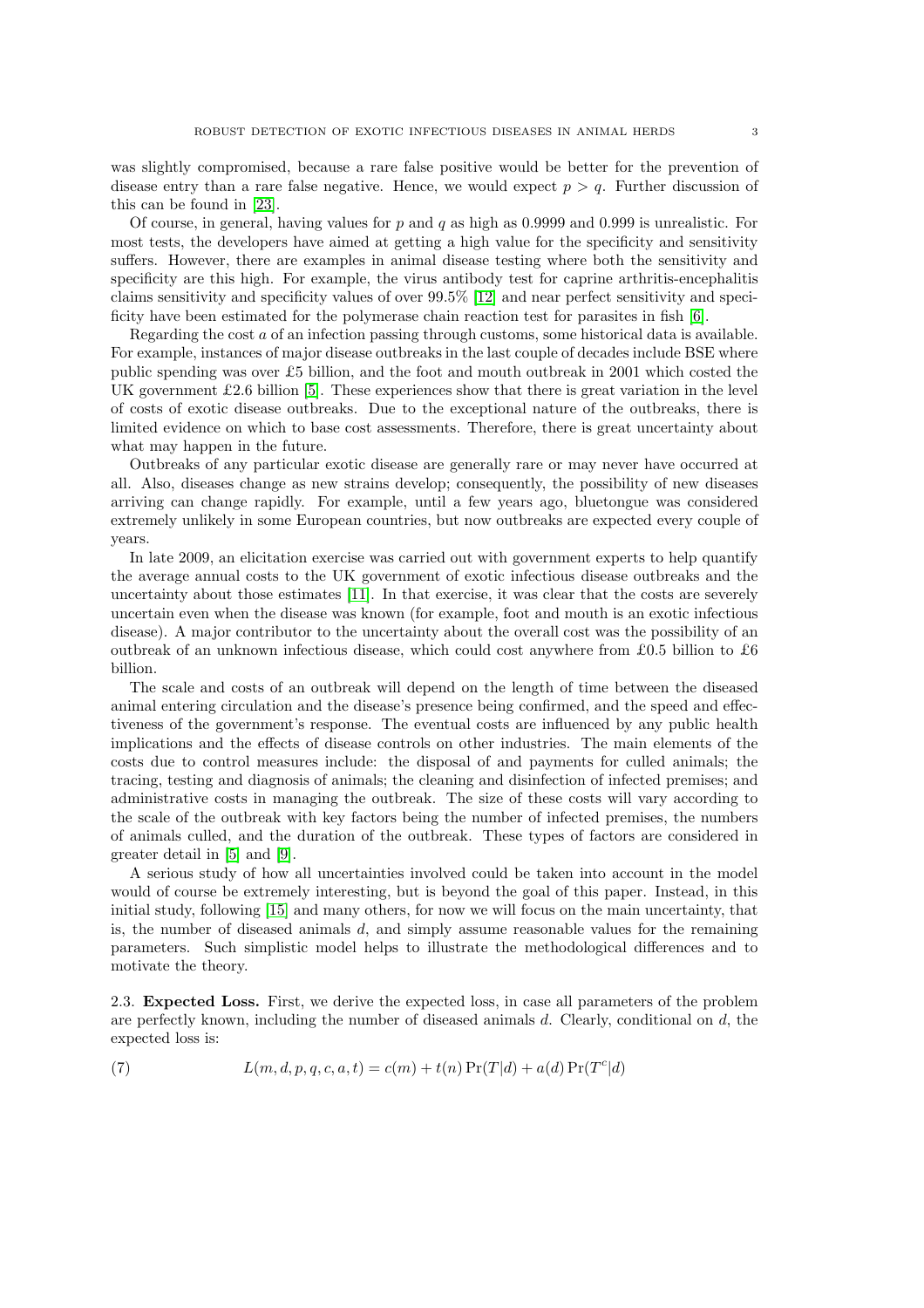

<span id="page-3-1"></span>FIGURE 1. Loss as a function of the number of diseased animals for  $m = 10$  and  $m = 20$ .

where  $T$  denotes termination of the herd, that is, the event that at least one diseased animal is detected, and  $T<sup>c</sup>$  denotes its complement, that is, the event that the herd passes inspection.

Let us deduce  $Pr(T^{c}|d)$ . First, if the test group of size m is sampled randomly and without replacement, then the probability of exactly z diseased animals in the test group follows a hypergeometric distribution:

(8) 
$$
\Pr(z|d) = \frac{\binom{d}{z}\binom{n-d}{m-z}}{\binom{n}{m}}.
$$

Next, we calculate the probability of non-termination given  $z$  diseased animals in the test group, that is  $Pr(T^{c}|d, z)$ . If  $d = 0$ , then the probability of non-termination is the probability of all healthy animals in the sample testing negative, so  $Pr(T^{c}|0, z) = q^{m}$ . If  $d \ge 1$ , then given  $z$  diseased animals in the sample, non-termination occurs when none of the  $z$  diseased animals tests positive and all of the  $m - z$  healthy animals test negative. Hence, in all cases,

(9) 
$$
\Pr(T^{c}|d, z) = (1-p)^{z}q^{m-z}.
$$

By the law of total probability,

(10)  
\n
$$
\Pr(T^{c}|d) = \sum_{z=0}^{d} \Pr(T^{c}|d, z) \Pr(z|d)
$$
\n
$$
= \sum_{z=0}^{d} (1-p)^{z} q^{m-z} \frac{\binom{d}{z} \binom{n-d}{m-z}}{\binom{n}{m}}.
$$

<span id="page-3-0"></span>Now we have all the ingredients to calculate the total expected loss if we choose to test  $m$  out of  $n$  animals:

(11) 
$$
L(m, d, p, q, c, a, t) = c(m) + t(n) + (a(d) - t(n)) \Pr(T^{c}|d)
$$

or, if  $a'(n, d) = a(d) - t(n)$  denotes the termination adjusted cost of apocalypse,

(12) 
$$
= c(m) + t(n) + a'(n, d) \Pr(T^{c}|d)
$$

where  $Pr(T^{c}|d)$  is given by Eq. [\(10\)](#page-3-0). Figure [1](#page-3-1) depicts the expected loss for a few typical cases.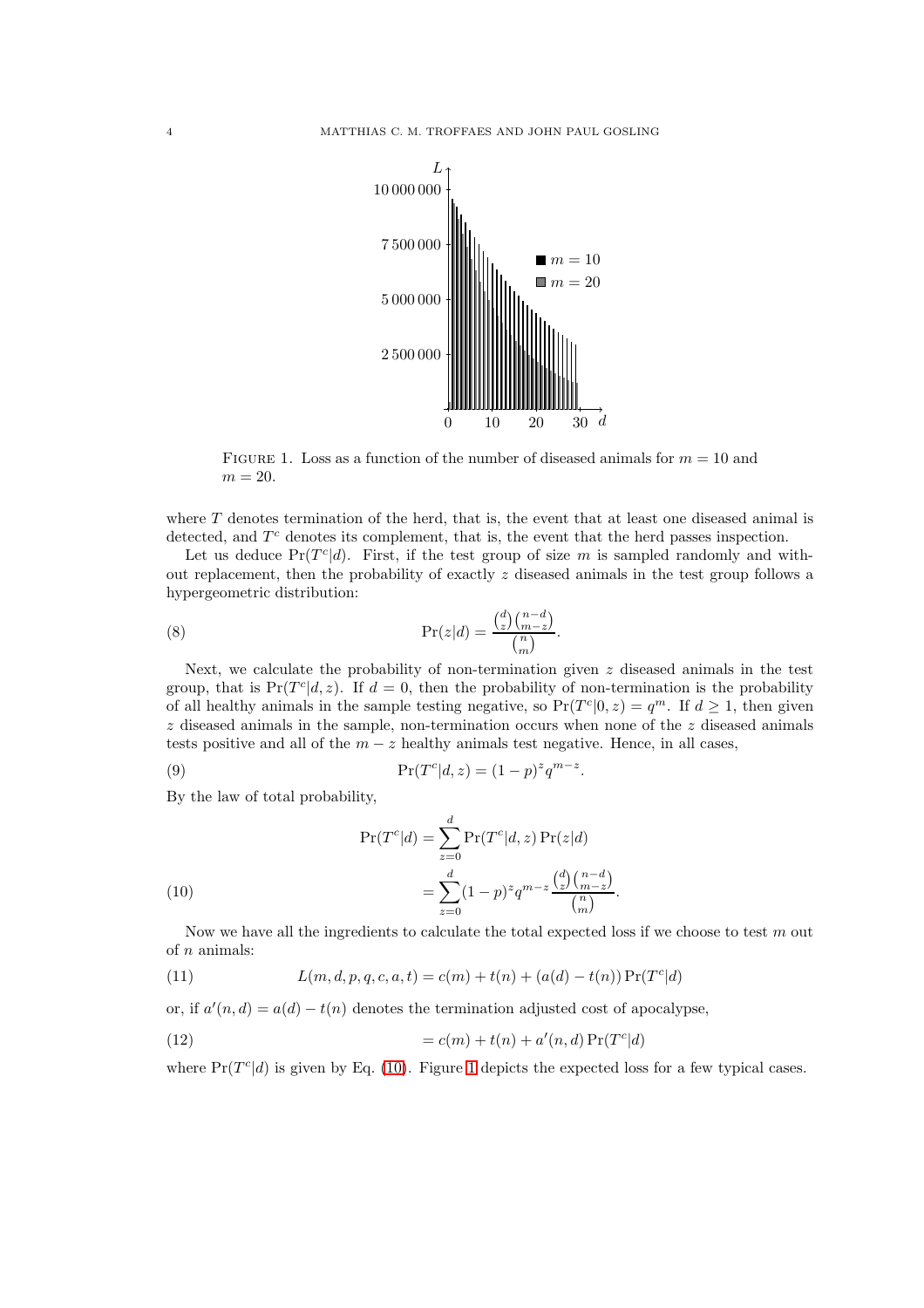2.4. A Binomial Model for Infection. Moffitt et al. [\[15\]](#page-14-0) consider an info-gap model directly over the number of diseased animals d, which leads to a rather tricky optimisation problem. Instead, we will consider the (highly uncertain) probability  $r$  that an animal is infected, and derive the expected loss as a function of  $r$ . Although we do not explore this topic further in this paper, this also paves the way to modelling spatial dependencies between infections in the herd, leading to more optimal testing strategies.

So, assume that each animal has a probability  $r$  of being infected; for simplicity, for now, we assume that one animal being diseased does not affect another animal being diseased. Obviously, this will generally not be satisfied, and more realistically, we would expect a positive correlation, resulting in diseased animals being clustered together in the herd. Assuming independence essentially amounts to a worst case study: at the other extreme end, if one diseased animal would immediately infect the whole herd, then it would be sufficient to test only a single animal, as  $d = 0$  and  $d = n$  would be the only two possibilities.

Under the worst case assumption of independence, the probability of having  $d$  out of  $n$  animals infected is:

(13) 
$$
\Pr(d|r) = \binom{n}{d} r^d (1-r)^{n-d}
$$

The expected loss is:

(14) 
$$
E(L(m,\cdot,p,q,c,a,t)|r) = \sum_{d=0}^{n} L(m,d,p,q,c,a,t) \Pr(d|r)
$$

<span id="page-4-0"></span>From now onwards, we will simply write  $L(m|r)$  instead of  $E(L(m, \cdot, p, q, c, a, t)|r)$  in order to simplify notation. Figure [2](#page-5-0) depicts  $L(m|r)$  as a function of m for a few typical situations.

#### <span id="page-4-1"></span>3. Decision Analysis

In this section, we explore and compare three decision methodologies, designed for severe uncertainty, on the problem at hand. In particular,

- we perform a Bayesian analysis,
- we accommodate the info-gap approach suggested by [\[15\]](#page-14-0) to our extended model,
- we investigate possible ways of constructing sets of probabilities (i.e. imprecise probability models) which are in some sense equivalent to the proposed info-gap model, and
- we compare the decisions that these various models lead to.

<span id="page-4-2"></span>3.1. Bayesian Analysis: Minimising Expected Loss. In this approach, we model the uncertainty about  $d$  probabilistically and choose the  $m$  that minimises expected loss. Of course, this is not the only strategy open to us when we use a Bayesian formulation, but it is the most common.

Using the same model for d as in Eq.  $(13)$ , we can write the probability mass function for d to be

(15) 
$$
\Pr(d) = \int_0^1 \Pr(d|r)p(r)dr,
$$

where  $p(r)$  is a probability density function chosen to characterise our beliefs about r. For computational convenience and because the density is sufficiently flexible, we choose to model  $r \sim \text{Beta}(\alpha, \beta)$ , where  $\alpha$  and  $\beta$  are chosen so that the Beta density matches our beliefs. Using this density for  $r$ ,

(16) 
$$
\Pr(d|\alpha, \beta) = {n \choose d} \frac{\text{Be}(\alpha + d, \beta + n - d)}{\text{Be}(\alpha, \beta)},
$$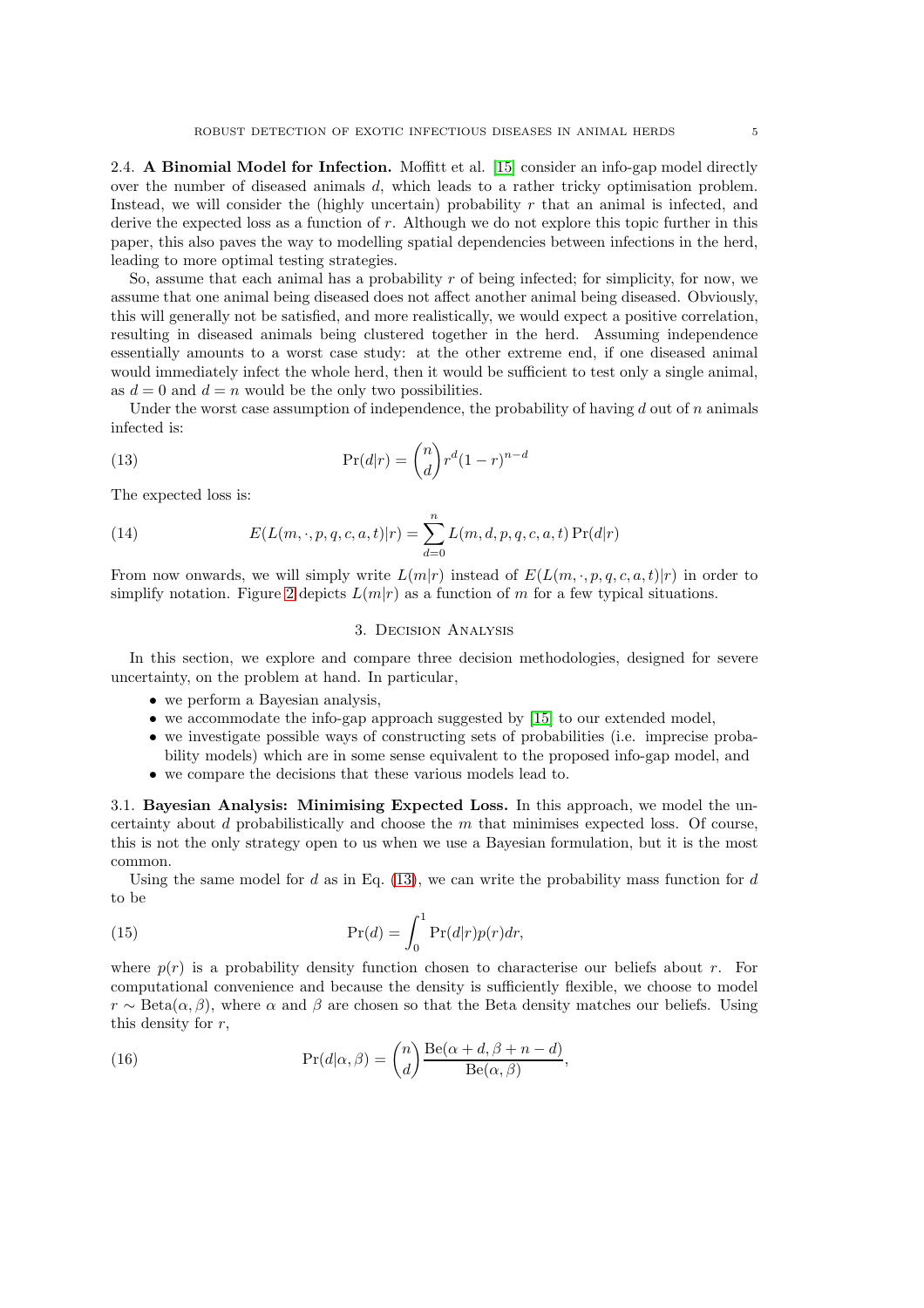

FIGURE 2. Expected loss  $L(m|r)$  as a function of the test group size m, for  $r = 0.00010$ ,  $r = 0.00025$ ,  $r = 0.00050$ , and  $r = 0.00100$ , from bottom to top.

<span id="page-5-0"></span>

|        | S |                     | $\alpha$ |                              |                | $\beta \mid m^*$ $E(L \alpha, \beta)/10^6$ |
|--------|---|---------------------|----------|------------------------------|----------------|--------------------------------------------|
| 0.0002 |   | 199.0 0.001 0.040   |          | 198.9                        | $\overline{2}$ | 0.316                                      |
| 0.0004 |   | 398.8  0.001  0.160 |          | 398.7                        | - 3            | 0.738                                      |
| 0.0008 |   | 798.4  0.001  0.639 |          | 797.7 L                      |                | 1.567                                      |
| 0.0016 |   |                     |          | 1596.4 0.001 2.554 1593.9 10 |                | 3.002                                      |

<span id="page-5-1"></span>TABLE 1. Choices for parameters of the Beta distribution over  $r$ . For information, we also state the standard deviation  $\sigma$ , and the  $\alpha$  and  $\beta$  parameters of the canonical parametrization.

where  $Be(\cdot, \cdot)$  denotes the usual Beta function. In this analysis, we consider various choices of parameters for the Beta distribution, as listed in Table [1.](#page-5-1) Following Walley [\[22\]](#page-14-4), t denotes the expectation  $\frac{\alpha}{\alpha+\beta}$  of the prior, and s denotes  $\alpha+\beta$ , so  $\alpha = st$  and  $\beta = s(1-t)$ . In our analyses, we have varied the expectation of  $r$  by varying  $t$ , and we have chosen  $s$  such that the standard deviation is 0.001 throughout. We have chosen to investigate this set of distributions because they cover a range of reasonable beliefs that we may have about  $r$  when we are dealing with rare diseases.

For each Beta distribution, we can calculate the expected loss for each choice of m using

(17) 
$$
E(L|\alpha, \beta) = \sum_{d=0}^{n} \Pr(d|\alpha, \beta) L(m, d, p, q, c, a, t).
$$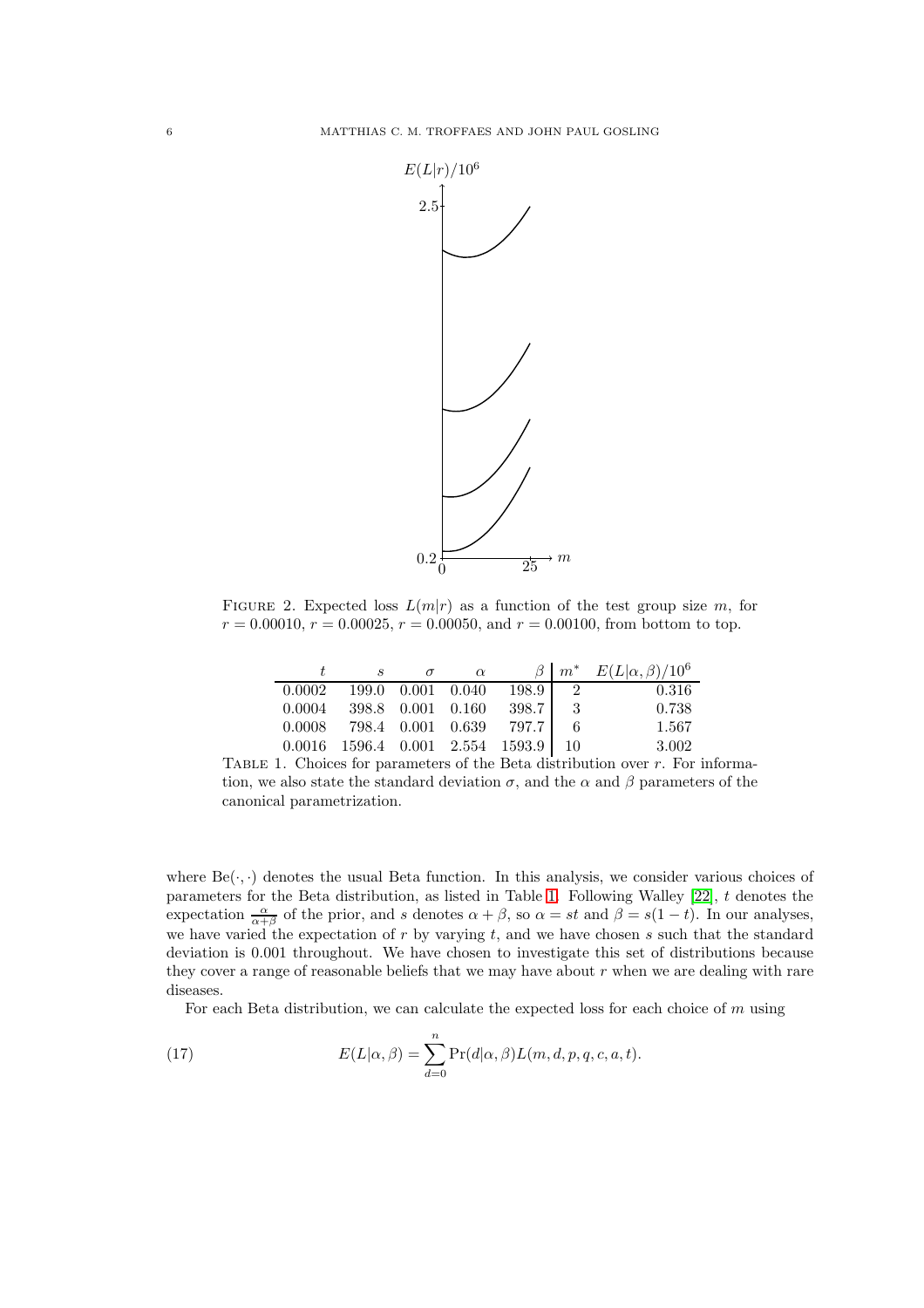

FIGURE 3. Expected loss plotted against  $m$  for each choice of parameters. Lower curves correspond to lower values of t.

<span id="page-6-0"></span>

<span id="page-6-1"></span>FIGURE 4. Probability of exceeding loss threshold  $L_c$  for  $m = 10$  and  $r \sim$  $Beta(\alpha, \beta)$  with parameters corresponding to the worst case considered (bottom row of Table [1\)](#page-5-1), as a function of the critical cost  $L_c$ .

Figure [3](#page-6-0) is a plot of the expected loss against number of tests for the three chosen distributions. The minimum expected loss occurs for  $m = m^*$ , given in Table [1.](#page-5-1)

Also, by taking a probabilistic viewpoint, we can derive a distribution for the possible losses given a choice of m and  $p(r)$ . If we choose  $m = 10$  and the worst case distribution for r (bottom row of Table [1](#page-5-1) where there is a greater than 30% chance of there being diseased animals), we can find probabilities for the losses exceeding different values. For the thresholds in Figure [4,](#page-6-1) as soon as we exceed the cost of termination and testing, we are essentially calculating the probability of disease outbreak. The jumps in this plot correspond precisely to the cost of testing (81 000), and the cost of testing plus termination (181 000).

It is worth noting that these probabilities are particularly sensitive to the choices we make for the parameters of the beta distribution. However, it is straightforward to assess the influence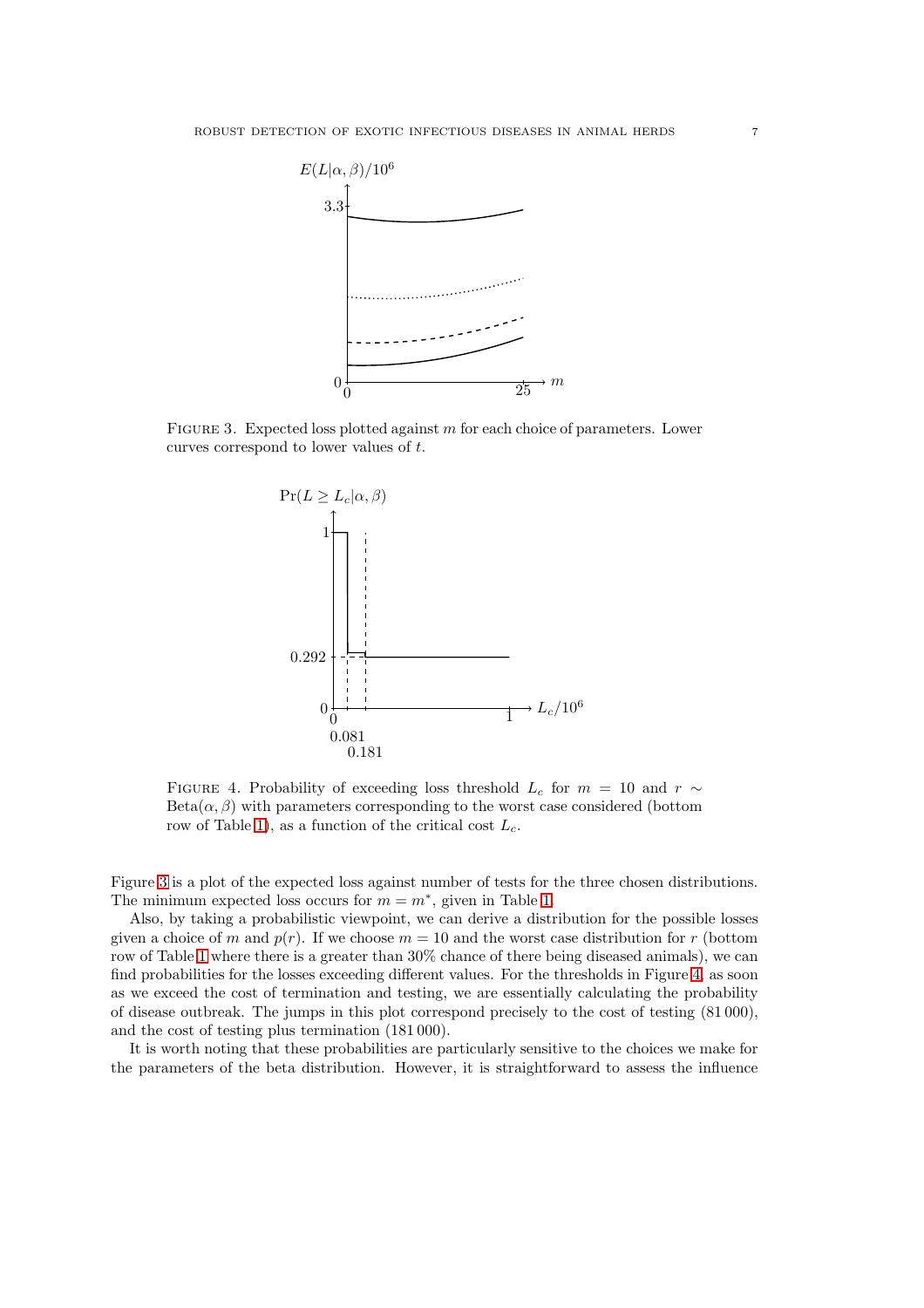|            |       |       |       | $t = 0.0002$ $t = 0.0004$ $t = 0.0008$ $t = 0.0016$ $t = 0.0032$ |       |
|------------|-------|-------|-------|------------------------------------------------------------------|-------|
| $s=200$    | 0.030 | 0.058 | 0.113 | 0.211                                                            | 0.371 |
| $s = 400$  | 0.036 | 0.070 | 0.135 | 0.249                                                            | 0.428 |
| $s = 800$  | 0.040 | 0.079 | 0.150 | 0.276                                                            | 0.466 |
| $s = 1600$ | 0.043 | 0.084 | 0.160 | 0.292                                                            | 0.489 |
| $s = 3200$ | 0.045 | 0.087 | 0.166 | 0.301                                                            | 0.501 |

<span id="page-7-0"></span>TABLE 2. Probability of exceeding loss threshold  $L_c = 181,000$  for  $m = 10$  and  $r \sim \text{Beta}(\alpha, \beta)$  for a wide range of parameter choices. Values are shown for  $L_c = 182000$ , as the probability is discontinuous at  $L_c = 181000$  (see Figure [4\)](#page-6-1).

the parameters by tabulating the probability of  $L_c$  exceeding the cost of testing and termination  $(181 000 \text{ when } m = 10)$  as shown in Table [2.](#page-7-0)

3.2. Info-Gap Analysis: Maximising Robustness. Another approach to solve our decision problem, under severe uncertainty about the exact probability  $r$  of a single animal being infected, is to select that decision which meets a given performance criterion,  $L_c$ , under the largest possible range of  $r$ . Given that we have almost no information about  $r$ , except that it assumes a very small but otherwise unknown value, this simple model seems to suffice for our purpose. Obviously, one could define many other more refined info-gap models—and our choice of model is just one example among many. For a much more detailed account, see [\[1\]](#page-13-1).

Specifically, for a given value of  $L_c$ , the largest possible range  $[0, h]$  of r for which we meet our performance criterion is characterised by

(18) 
$$
\hat{h}(m, L_c) = \max_{h \ge 0} \left\{ h \colon \max_{\substack{r \in [0, h] \\ \text{max} \\ \text{max} \\ M(m, h)}} L(m|r) \le L_c \right\}
$$

The value  $\hat{h}(m, L_c)$ , as a function of  $L_c$ , is called the *robustness curve*: it tells us how uncertain about r we can be for our decision m still to meet a given level of performance  $L_c$ .

A quick Poisson approximation reveals that as long as  $\exp(-nh)$  is sufficiently close to 1 (and this holds for sufficiently small values of nh) the inner maximum over  $r \in [0, h]$  is achieved at  $r = h$  (also see Figure [2:](#page-5-0) the cost increases as r increases), so

$$
(19) \t\t\t M(m,h) = L(m|h)
$$

Obviously,  $M(m, h)$  increases as the horizon of uncertainty h increases, whence  $\hat{h}(m, L_c)$  as a function of  $L_c$  is simply the inverse of  $M(m, h)$  as a function of h. In other words, plotting  $M(m, h)$  as a function of h for different values of m effectively gives us the robustness curves. Figure [5](#page-8-0) depicts them.

The choices of m which maximise robustness, for various values of the critical cost  $L_c$ , are tabulated in Table [3.](#page-8-1) For example, at an expected cost  $L(m|r)$  of at most  $L_c = 3000000$ , we can safeguard against any probability of infection  $r \in [0, 0.001 479]$ , by testing 10 animals in the herd. For comparison, the Bayesian expected cost  $E(L|\alpha, \beta)$  for  $t = 0.0016$  is almost exactly equal to 3 000 000 (last row of Table [1\)](#page-5-1) when  $m = 10$ , which is in agreement with the info-gap analysis. Of course, it is to be noted that the actual inputs into each decision model are different; nevertheless, both are assuming extreme uncertainty of a similar order if we interpret the Bayesian analysis as a worst case analysis—which we can easily do here due to the simplicity of the model. Thus the agreement is not all that surprising.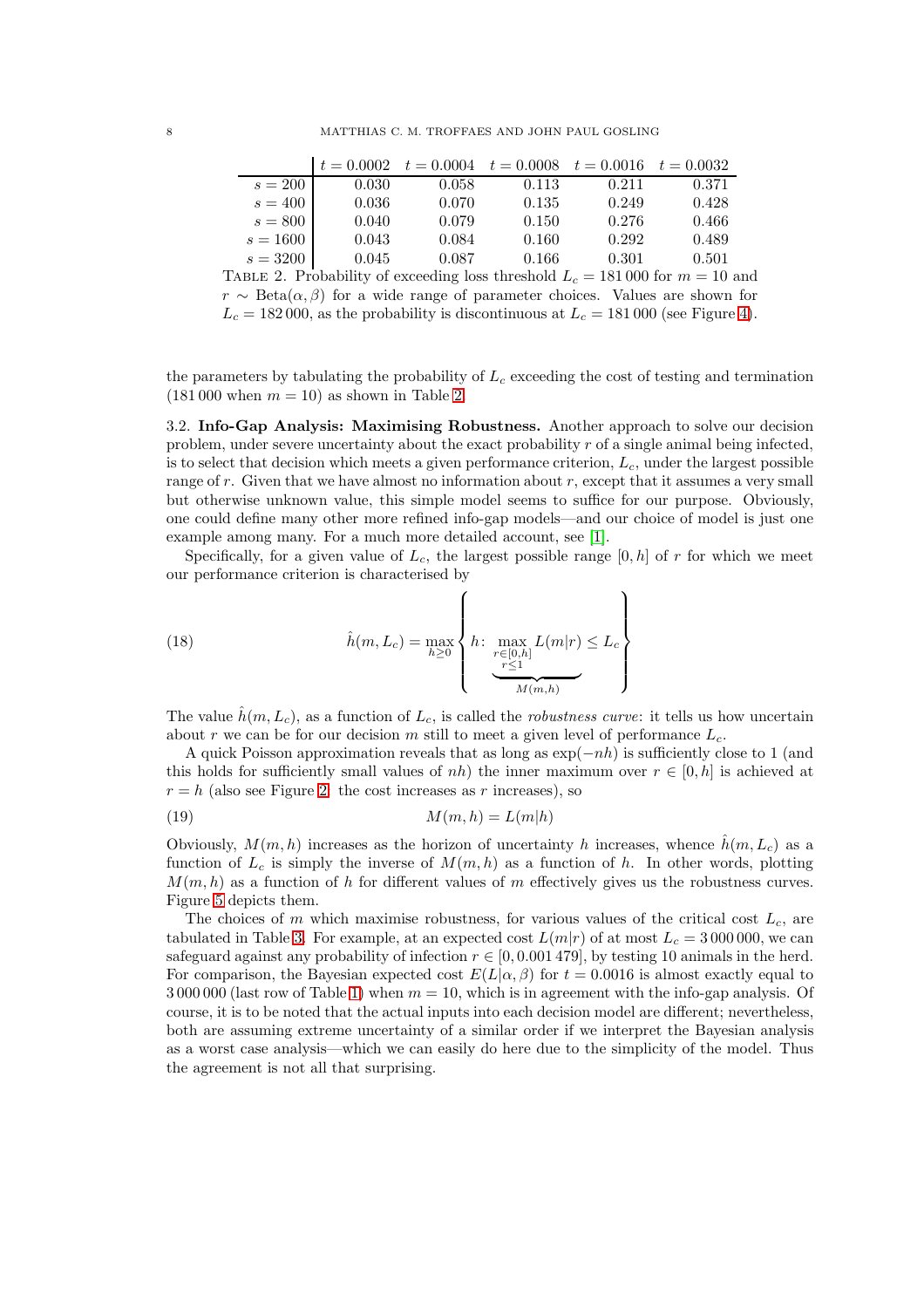

<span id="page-8-0"></span>FIGURE 5. Robustness curves  $\hat{h}(m, L_c)$  as a function  $L_c$  for test group sizes  $m = 1$  (solid),  $m = 15$  (dashed), and  $m = 30$  (dotted).

| $L_c/10^6$ | $m^*$ | $10^3 \hat{h}(m^*, L_c)$ |
|------------|-------|--------------------------|
| 0.5        | 2     | 0.207                    |
| 1.0        | 4     | 0.426                    |
| $1.5\,$    | 5     | 0.661                    |
| 2.0        | 6     | 0.912                    |
| 2.5        | 8     | 1.184                    |
| 3.0        | 10    | 1.479                    |
| 3.5        | 11    | 1.803                    |
| 4.0        | 13    | 2.163                    |

<span id="page-8-1"></span>TABLE 3. Info-gap choice of  $m$ , and corresponding horizon of uncertainty, for various values of the critical cost  $L_c$ .

3.3. Imprecise Probability Analysis: Maximality over a Partial Ordering. There are several ways one might go about constructing an imprecise probability model for our problem. As we have just seen, the info-gap approach hinges on the idea of satisficing: we may start out with a level of minimum performance that we hope to achieve, and the analysis tells us how much uncertainty we can tolerate, at this price. One might also interpret it conversely: for a given level of uncertainty, the analysis tells us how much we might potentially pay, if it comes to the worst.

Typical decision models for imprecise probabilities studied in the literature do not relate to satisficing, yet, they do incorporate an idea similar to the info-gap horizon of uncertainty: the imprecision of our model. Concretely, consider the set  $\mathcal{M}_h$  of all probability densities over r that are zero outside  $[0, h]$ <sup>[1](#page-8-2)</sup>. We say that a choice m dominates a choice m', and we write  $m \succ m'$ whenever the expected loss under  $m$  is strictly less than the expected loss under  $m'$  over all densities  $p$  in  $\mathcal{M}_h$ , that is, whenever

(20) 
$$
\int_0^\infty L(m|r)p(r)dr + \epsilon \leq \int_0^\infty L(m'|r)p(r)dr
$$

<span id="page-8-2"></span><sup>&</sup>lt;sup>1</sup>The adventurous reader may take all finitely additive probability measures  $\mu$  on  $[0, +\infty]$  with  $\mu([0, h]) = 1$ . We do without this complication: because all functions involved are continuous, those additional measures make no difference.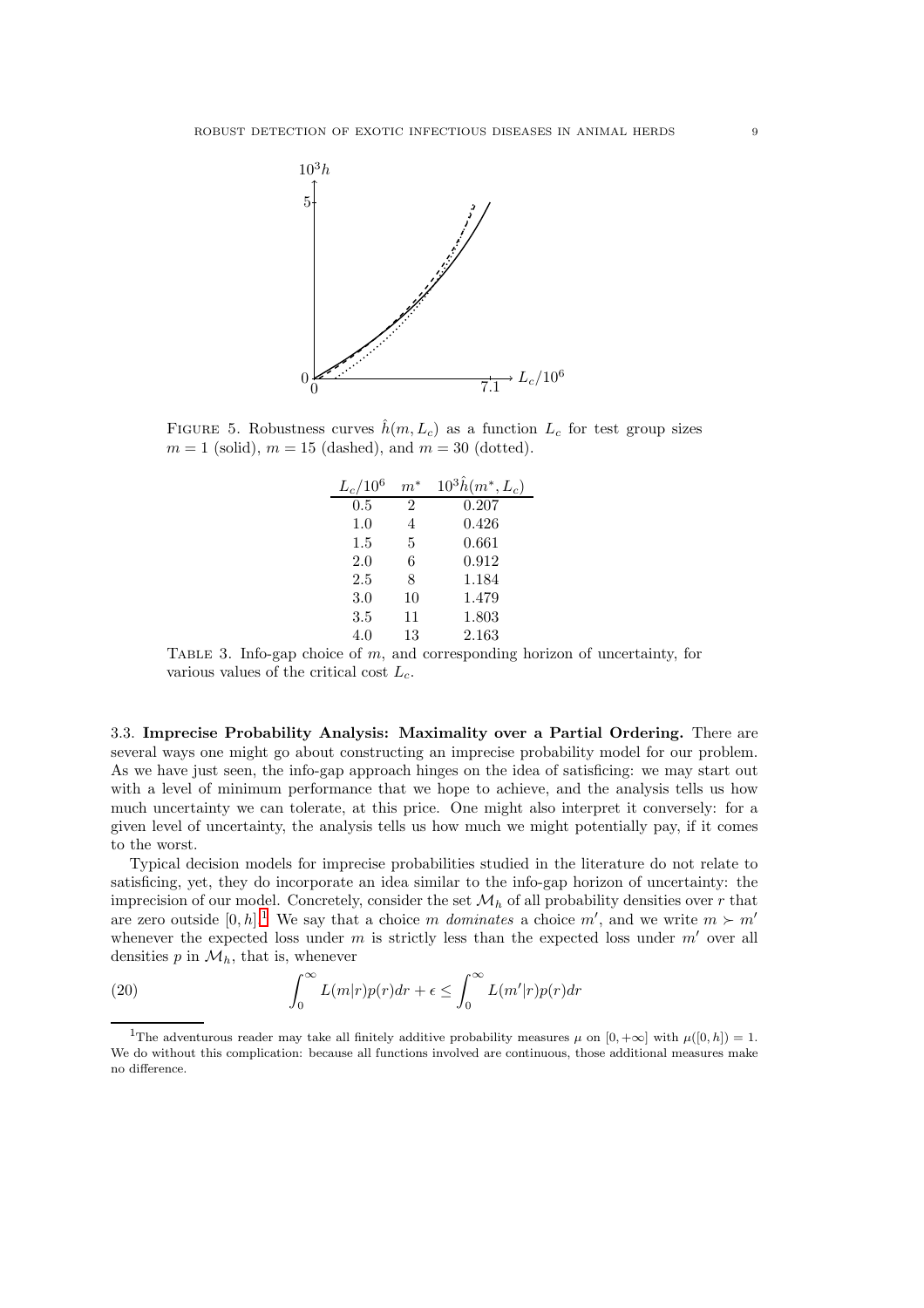|                | $10^3h$  |          |          |         |         |         |           |         |  |
|----------------|----------|----------|----------|---------|---------|---------|-----------|---------|--|
| m              | 0.207    | 0.426    | 0.661    | 0.912   | 1.184   | 1.479   | 1.803     | 2.163   |  |
| $\theta$       | $-0.9$   | $-0.9$   | $-0.9$   | $-0.9$  | $-0.9$  | $-0.9$  | $-0.9$    | $-0.9$  |  |
| $\mathbf{1}$   | 1.1      | 1.1      | 1.1      | 1.1     | 1.1     | $1.1\,$ | 1.1       | 1.1     |  |
| $\overline{2}$ | 1.4      | 3.1      | 3.1      | 3.1     | 3.1     | 3.1     | 3.1       | 3.1     |  |
| 3              | $-0.6$   | 2.1      | 4.9      | 5.1     | 5.1     | 5.1     | 5.1       | 5.1     |  |
| $\overline{4}$ | $-3.1$   | 0.1      | 2.9      | 5.9     | 7.1     | 7.1     | 7.1       | 7.1     |  |
| 5              | $-7.7$   | $-1.9$   | 0.9      | 3.9     | 7.0     | 9.1     | 9.1       | 9.1     |  |
| 6              | $-14.3$  | $-5.8$   | $-1.1$   | 1.8     | 5.0     | 8.4     | 11.1      | 11.1    |  |
| $\overline{7}$ | $-22.9$  | $-11.8$  | $-4.3$   | $-0.2$  | 2.9     | 6.3     | 9.9       | 13.1    |  |
| 8              | $-33.4$  | $-19.7$  | $-9.5$   | $-2.4$  | 0.9     | 4.2     | 7.9       | 11.8    |  |
| 9              | $-46.0$  | $-29.7$  | $-16.6$  | $-6.7$  | $-1.1$  | 2.2     | 5.8       | 9.7     |  |
| 10             | $-60.6$  | $-41.7$  | $-25.9$  | $-13.0$ | $-4.3$  | 0.1     | 3.7       | 7.6     |  |
| 11             | $-77.2$  | $-55.6$  | $-37.1$  | $-21.3$ | $-9.5$  | $-1.9$  | 1.7       | $5.6\,$ |  |
| 12             | $-95.8$  | $-71.6$  | $-50.3$  | $-31.6$ | $-16.8$ | $-5.9$  | $-0.4$    | 3.5     |  |
| 13             | $-116.4$ | $-89.6$  | $-65.6$  | $-44.0$ | $-26.1$ | $-11.9$ | $-2.9$    | 1.4     |  |
| 14             | $-139.1$ | $-109.7$ | $-82.9$  | $-58.4$ | $-37.4$ | $-20.0$ | $-7.4$    | $-0.7$  |  |
| 15             | $-163.7$ | $-131.7$ | $-102.2$ | $-74.8$ | $-50.8$ | $-30.1$ | $-14.1\,$ | $-3.5$  |  |

<span id="page-9-2"></span>TABLE 4. Result of Eq.  $(22)$  (divided by a factor  $10<sup>3</sup>$  for everything to fit in the table). A positive value means that the corresponding choice of  $m$  is optimal for the given horizon of uncertainty h.

for all probability densities p in  $\mathcal{M}_h$  and some  $\epsilon > 0$ .

Because  $L(m|r)$  is continuous in r for every m, this happens if and only if

(21) 
$$
\min_{r \in [0,h]} [L(m'|r) - L(m|r)] > 0
$$

Note that the  $\min_{r \in [0,h]}$  operator can be thought of as a lower expectation operator, or lower prevision  $P_h$ —we will come back to this in Section [4.](#page-9-0)

One can easily prove that  $\succ$  is a partial order, whence, a sensible way to choose m is to pick one which is not dominated by any other option, or in other words, which is maximal. The idea of choosing undominated options goes back at least to Condorcet [\[4,](#page-13-9) pp. lvj–lxix,  $4.^e$  Exemple]; also see [\[17,](#page-14-5) p. 55, Eq. (1)], [\[21,](#page-14-6) Sections 3.7–3.9], and [\[19\]](#page-14-2) for further discussion. Maximality has also been used in robust Bayesian models [\[13,](#page-14-7) §10.4], under slightly different terminology.

Given our partial order, one can easily show that an option  $m$  is maximal if and only if

(22) 
$$
\min_{m' \in \{0, 1, ..., n\}} \max_{r \in [0, h]} [L(m'|r) - L(m|r)] \ge 0
$$

The inner maximum is almost always achieved at either  $r = 0$  or  $r = h$ , simplifying practical calculations substantially. Table [4](#page-9-2) depicts these values for all choices of  $m$ , and varying values of h. For ease of comparison with the info-gap solution, we have chosen the same values of h as those listed in Table [3.](#page-8-1)

### <span id="page-9-1"></span>4. Discussion

<span id="page-9-0"></span>It is already well known that robust Bayesian models and imprecise probability models are, for the most part, mathematically equivalent [\[21,](#page-14-6) §5.9, pp. 253–258]. Therefore, in the following, we will focus on info-gap and maximality—the latter being used for both imprecise and robust Bayesian models.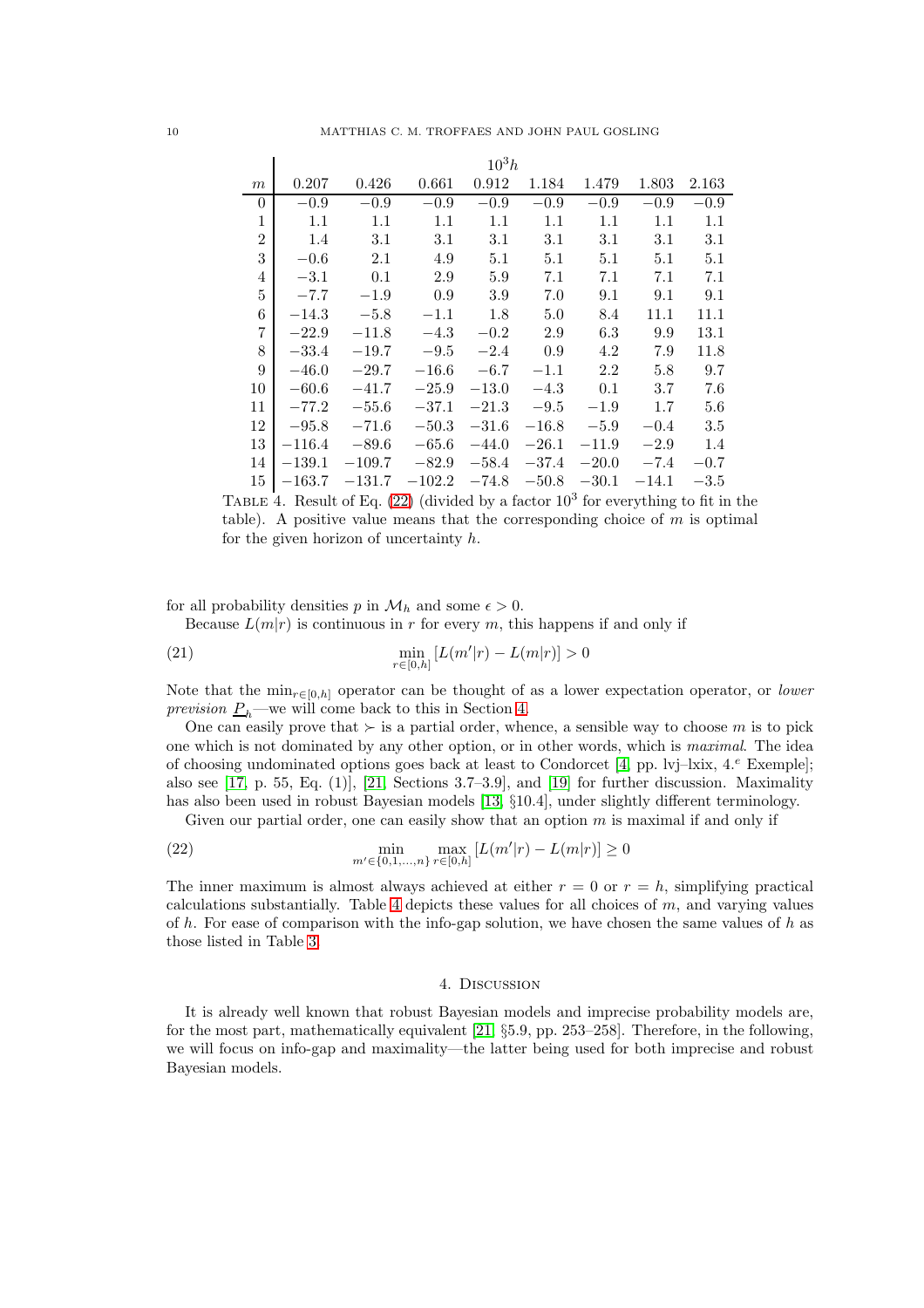Interestingly, in our example, info-gap and maximality give essentially the same result, with maximality refining the picture slightly: for a given horizon of uncertainty  $h$ , the maximal solutions are  $\{1, \ldots, m^*\}$ , where  $m^*$  is the info-gap solution. The most notable result is that all info-gap solutions are maximal. Is this a coincidence? Formulating info-gap theory in terms of lower previsions, we show that this holds for arbitrary info-gap models and arbitrary lower previsions, subject to the mild and usually satisfied conditions of Theorem [1](#page-11-0) (for Γ-maximin) and Theorem [2](#page-12-0) (for maximality).

4.1. Info-Gaps for Imprecise Probabilities. Let  $\omega \in \Omega$  be an uncertain parameter of interest- $\Omega$  can be an arbitrary set. We must select a decision d from a finite set D. The loss function  $L(d, \omega)$  represents the loss (in utiles) if we choose d and  $\omega$  obtains.

Info-gap theory starts out with a family of nested sets  $U_h$  of  $\Omega$ , where h is a non-negative parameter called the *horizon of uncertainty* and  $U_h \subseteq U_{h'}$  whenever  $h \leq h'$ . In our example,  $U_h$ was simply  $[0, h]$ . Following that example, we saw that a very natural way to model these nested sets  $U_h$  in terms of sets of probabilities goes by way of a vacuous model  $\mathcal{M}_h$ , that is, the set of all probability densities that are zero outside  $U_h$ .

If we denote the upper expectation induced by  $\mathcal{M}_h$  by  $\overline{P}_h$  (i.e. the pointwise lowest upper bound for the set of expectation operators associated to  $\mathcal{M}_h$ , then, formally, we define the info-gap solution  $D^*(L_c) \subseteq D$  at satisficing level  $L_c$  as:

(23) 
$$
\hat{h}(d, L_c) := \max\left\{h \colon \overline{P}_h(L(d, \cdot)) \le L_c\right\}
$$

(24) 
$$
D^*(L_c) := \arg \max_{d \in D} \hat{h}(d, L_c)
$$

Note that  $D^*(L_c)$  will usually be a singleton (or, the empty set).

Also note that the first equation may not have a solution: this happens when  $\overline{P}_0(L(d, \cdot)) > L_c$ , that is, when d is infeasible even if we are as certain as can be  $(h = 0)$ .

Now, from the point of view of imprecise probability, there is no compelling reason to restrict ourselves to vacuous models. In fact, we can allow  $\mathcal{M}_h$  to be any set of probability densities on Ω—we already picked a more general set in our Bayesian analysis in Section [3.1—](#page-4-2)under one restriction: a close inspection of the theory reveals that a crucial property that the info-gap model relies on is that the worst case cost,  $\overline{P}_h(L(d, \cdot))$  is non-decreasing as the horizon of uncertainty h increases. Whence, we logically impose that  $\mathcal{M}_h \subseteq \mathcal{M}_{h'}$  whenever  $h < h'$ .

So, instead of starting out from a family of nested subsets  $U_h$  of  $\Omega$ , we start out from a family of nested sets  $\mathcal{M}_h$  of probability densities on  $\Omega$ . For instance, in our example, the uncertainty was over the values of r, so  $\mathcal{M}_h$  would be some arbitrary set of probability distributions for r. In the Bayesian analysis, we restricted  $\mathcal{M}_h$  to the Beta family, for computational convenience.

One can of course interpret this again as an info-gap model, where the uncertain parameter is now the probability density over  $\Omega$ —also see [\[2,](#page-13-10) pp. 1062–1063] for an informal discussion of this approach. The imprecise Dirichlet model [\[22\]](#page-14-4) is an example of such family (with  $h = 1/s$ ). For another example, see [\[7\]](#page-13-11) for a discussion of nested sets of p-boxes and the resulting info-gap analysis.

4.[2](#page-10-0). Main Result. The next result links the info-gap solution to the so-called Γ-minimax<sup>2</sup> solution. See [\[2,](#page-13-10) p. 1061, Fig. 14] for an informal discussion of a very similar equivalence between info-gap and minimax. Interestingly, [\[18,](#page-14-8) p. 4, Table 1] constructs a maximin model that is fully equivalent to an info-gap model. The result below is quite different, as we change neither variables nor loss function.

<span id="page-10-0"></span><sup>&</sup>lt;sup>2</sup>Γ-minimax minimises the upper expectation of the loss [\[20,](#page-14-9) [10\]](#page-13-12).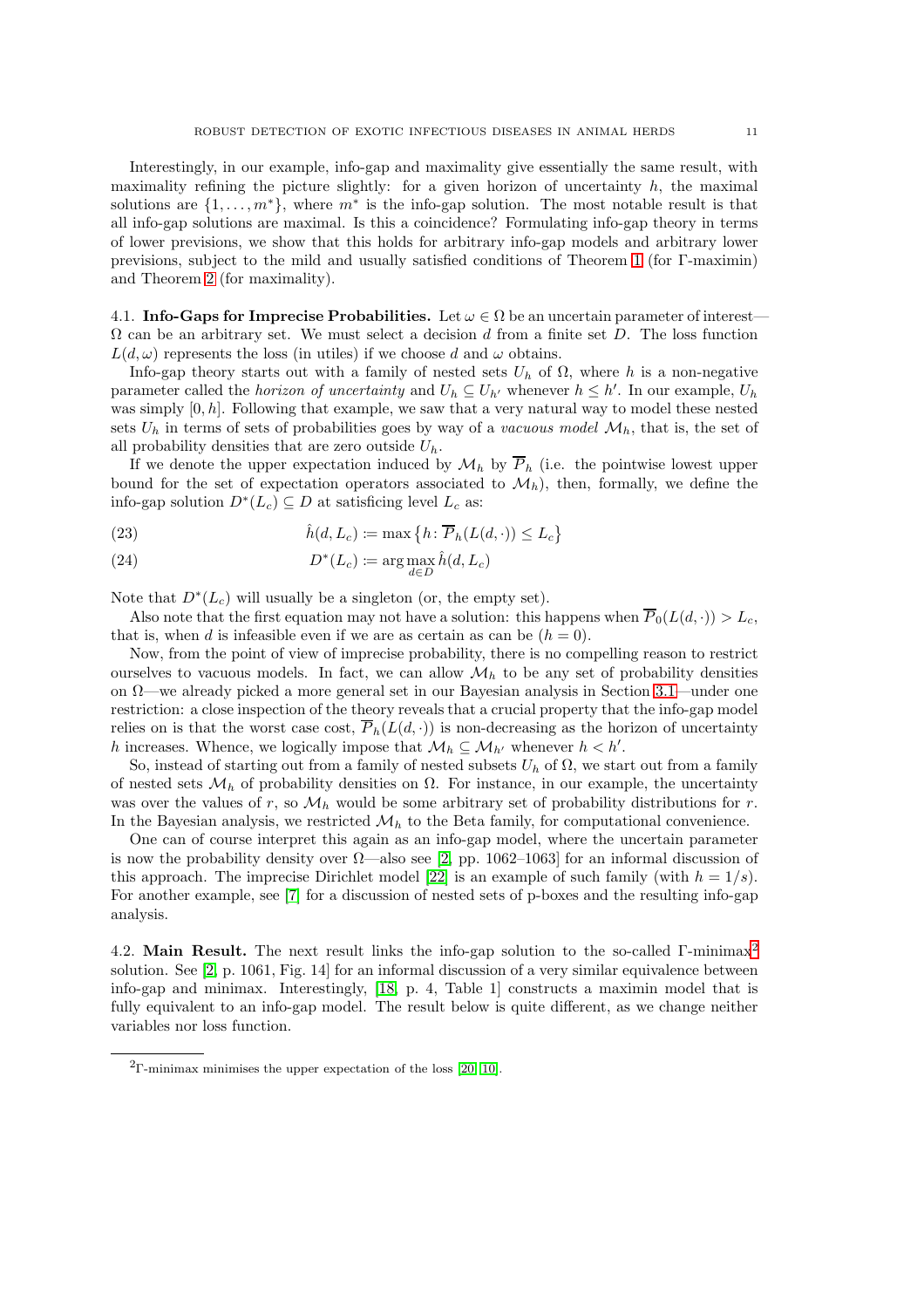Effectively, we show that, if certain fairly mild conditions are satisfied, the info-gap solution coincides with the Γ-minimax solution—parametrized over the horizon of uncertainty  $h$ —of exactly the same problem. In fact, such approach has already been used as a technique to solve info-gap problems (see for instance [\[16,](#page-14-10) pp. 1690–1691]). Below, we identify sufficient conditions for this to work, and provide two counterexamples in cases where one of these conditions fails.

<span id="page-11-2"></span>For convenience, we denote the Γ-minimax loss at horizon  $h \in \mathbb{R}^+$  by  $L^*(h)$ :<sup>[3](#page-11-1)</sup>

(25) 
$$
L^*(h) := \min_{d \in D} \overline{P}_h(L(d, \cdot)).
$$

Note that  $L^*$  is non-decreasing as a function of h, because each  $\overline{P}_h(L(d,\cdot))$  is. We will be interested in the *right derivative* of  $L^*$  at a point h:

(26) 
$$
\partial_{+}L^{*}(h) \coloneqq \lim_{\substack{h' \to h \\ h' > h}} \frac{L^{*}(h') - L^{*}(h)}{h' - h}
$$

Because  $L^*$  is non-decreasing,  $\partial_+ L^*(h)$  is non-negative and well defined (possibly  $+\infty$ ) for every  $h \in \mathbb{R}^+$ .

<span id="page-11-0"></span>**Theorem 1.** Let  $h \in \mathbb{R}^+$  and  $L_c \in \mathbb{R}$ . The info-gap solution  $D^*(L_c)$  coincides with  $\Gamma$ -minimax solution with respect to  $\overline{P}_h$ , that is,

(27) 
$$
D^*(L_c) = \arg\min_{d \in D} \overline{P}_h(L(d,\cdot)),
$$

whenever the following conditions are satisfied:

<span id="page-11-3"></span>
$$
(28) \t\t\t \partial_+ L^*(h) > 0, \text{ and}
$$

<span id="page-11-4"></span>
$$
(29) \t\t\t L^*(h) = L_c
$$

*Proof.* By definition,  $d^* \in D^*(L_c)$  whenever, for all  $d \in D$ ,

$$
(30) \qquad \qquad \hat{h}(d^*, L_c) \ge \hat{h}(d, L_c)
$$

By definition of  $\hat{h}(d, L_c)$ , this is equivalent to saying that

(31) 
$$
\{h' : \overline{P}_{h'}(L(d^*,\cdot)) \leq L_c\} \supseteq \bigcup_{d \in D} \{h' : \overline{P}_{h'}(L(d,\cdot)) \leq L_c\}
$$

Rewriting the above expression, we have, equivalently,

(32) 
$$
\{h' : \overline{P}_{h'}(L(d^*,\cdot)) \le L_c\} \supseteq \left\{h' : \min_{d \in D} \overline{P}_{h'}(L(d,\cdot)) \le L_c\right\}
$$

or, by Eq. [\(25\)](#page-11-2),

(33) 
$$
\{h' : \overline{P}_{h'}(L(d^*, \cdot)) \le L_c\} \supseteq \{h' : L^*(h') \le L_c\}
$$

By Eq. [\(28\)](#page-11-3) and the non-decreasingness of  $L^*$ , it is easily seen that  $L^*(h') > L^*(h)$  for all  $h' > h$ . Moreover, by Eq. [\(29\)](#page-11-4),  $L_c = L^*(h)$ . Concluding, the set on the right hand side is a fancy way of writing  $[0, h]$ . Therefore, the above is equivalent to

(34) 
$$
\overline{P}_h(L(d^*,\cdot)) \leq L_c
$$

Once more by Eqs. [\(29\)](#page-11-4) and [\(25\)](#page-11-2), this is equivalent to saying that  $d^*$  is a Γ-minimax solution with respect to  $\overline{P}_h$ .

<span id="page-11-1"></span><sup>&</sup>lt;sup>3</sup>We set  $\mathbb{R}^+ \coloneqq \{x \in \mathbb{R} : x \geq 0\}.$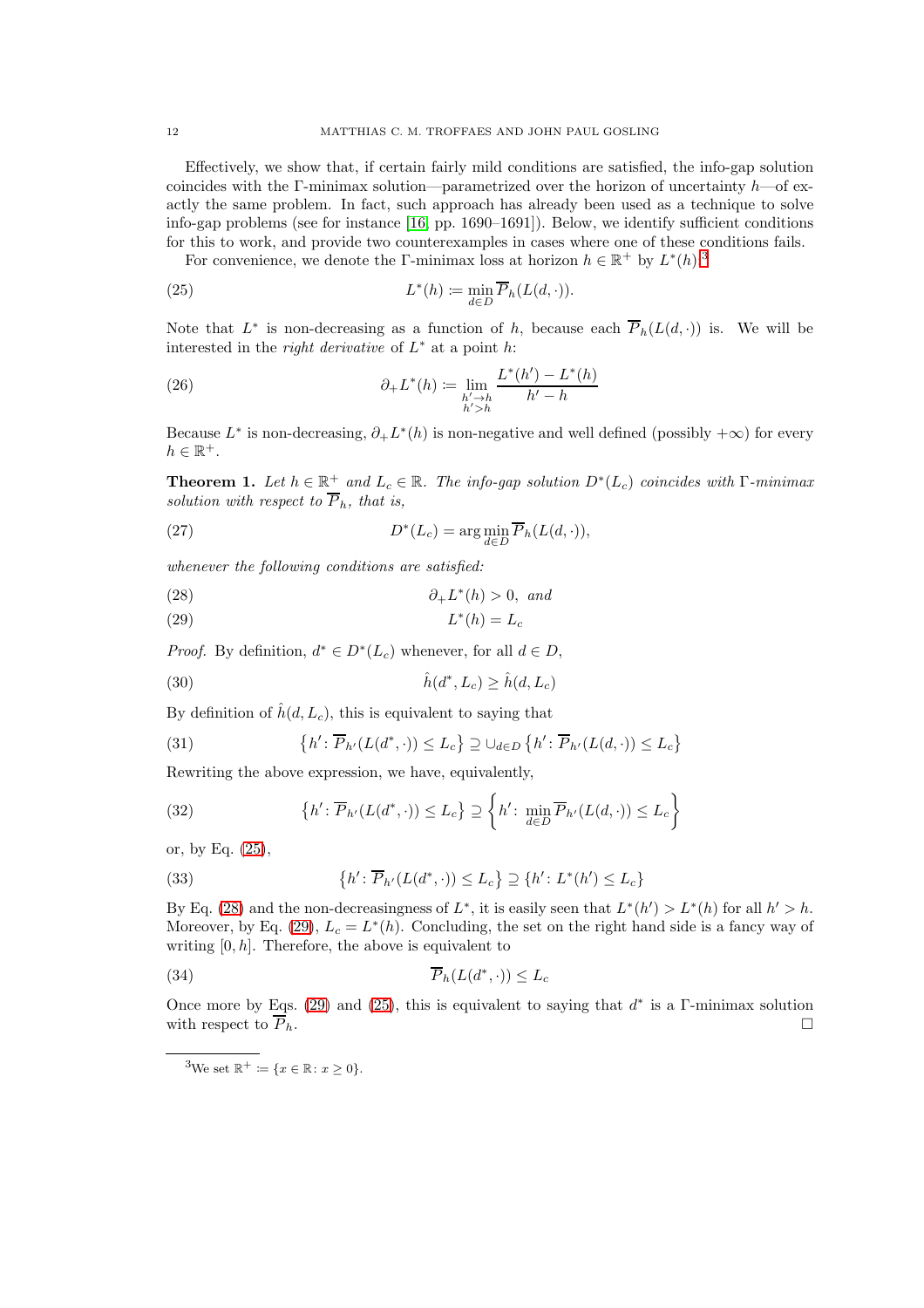Interestingly, for given  $L_c$  such that

(35) 
$$
\min_{d \in D} \overline{P}_0(L(d, \cdot)) \le L_c \le \min_{d \in D} \overline{P}_{\infty}(L(d, \cdot))
$$

it holds that Eq. [\(29\)](#page-11-4) has a unique solution for  $h \geq 0$  whenever  $L^*$  is strictly increasing and continuous in h. This means that we are effectively free to choose  $L_c$  under the additional assumption of continuity.

To see why we are not free to choose  $L_c$  when continuity is not satisfied—and violate Eq. [\(29\)](#page-11-4) imagine for instance that:

(36) 
$$
\overline{P}_h(L(d_1, \cdot)) = \begin{cases} h & \text{if } h \le 1 \\ 3 + h & \text{if } h > 1 \end{cases} \qquad \overline{P}_h(L(d_2, \cdot)) = \begin{cases} 1 + h & \text{if } h \le 1 \\ 4 + h & \text{if } h > 1 \end{cases}
$$

Then, for  $L_c = 3$ , we have that  $D^*(3) = \{d_1, d_2\}$  because  $\hat{h}(d, 3) = 1$  for both  $d_1$  and  $d_2$ , yet obviously  $d_1$  is Γ-minimax (it could even be uniformly dominated by  $d_2$ ). Effectively, this is simply a technical limitation of the info-gap model, as any reasonable person would probably agree with the Γ-minimax solution.

What happens if Eq. [\(28\)](#page-11-3) is violated? Imagine for instance that:

(37) 
$$
\overline{P}_h(L(d_1, \cdot)) = \begin{cases} 0 & \text{if } h \le 1 \\ h - 1 & \text{if } h > 1 \end{cases} \qquad \overline{P}_h(L(d_2, \cdot)) = \begin{cases} 0 & \text{if } h \le 2 \\ h - 2 & \text{if } h > 2 \end{cases}
$$

With this choice,  $L^*$  is continuous, but not strictly increasing. For  $h = 1$ , we have that  $\arg \min_{d \in D} \overline{P}_h(L(d, \cdot)) = \{d_1, d_2\}$  because  $\overline{P}_h(L(d_1, \cdot)) = \overline{P}_h(L(d_2, \cdot)) = 0$  for  $h = 1$ . Yet, for  $L_c = L^*(1) = 0$  we have that  $\hat{h}(d_1, L_c) = 1 < \hat{h}(d_2, L_c) = 2$ , so only  $d_2$  is optimal according to the info-gap criterion. This example uncovers a technical limitation of the Γ-maximin model, as for this case, any reasonable person would probably agree with the more robust info-gap solution.

Now, it is well known that every Γ-minimax solution is also maximal (see for instance [\[19\]](#page-14-2)), whence, we conclude:

<span id="page-12-0"></span>**Theorem 2.** Suppose  $\partial_+ L^*(h') > 0$  for all  $h' \in [0, h]$ . Then, for all  $h' \in [0, h]$ , every info-gap decision  $d^* \in D^*(L^*(h'))$  is maximal with respect to  $\overline{P}_h$ :

(38) 
$$
\bigcup_{h' \in [0,h]} D^*(L^*(h')) \subseteq \{d \in D : (\forall d' \in D)(\overline{P}_h(L(d',\cdot) - L(d,\cdot)) \ge 0)\}
$$

*Proof.* Use the preceding theorem, and note that every Γ-minimax with respect to  $P_{h'}$  is maximal with respect to  $\underline{P}_h$ , provided that  $h' \in [0, h]$ .

Again, if in addition  $L^*$  is continuous on [0, h], then the range for  $L^*(h')$  in the above theorem is simply an interval:

(39) 
$$
\{L^*(h')\colon h' \in [0,h]\} = \left[\min_{d \in D} \overline{P}_0(L(d,\cdot)), \min_{d \in D} \overline{P}_h(L(d,\cdot))\right].
$$

Summarising, Theorem [1](#page-11-0) provides sufficient conditions for the info-gap solution, for fixed values of  $L_c$  and h, to be equal to the Γ-minimax solution: proponents of either approach are 'observationally equivalent' [\[2,](#page-13-10) Sec. 7].

Theorem [2](#page-12-0) shows that a full fledged info-gap analysis, varying the horizon of uncertainty along an interval, yields an elegant approach to capture maximal solutions. In our example, we actually find all maximal options—in general this may not be the case. Still, it shows that an info-gap analysis can be of value even if maximality is the final goal:

• an info-gap analysis might give a rough idea of the size of the maximal set (in particular, it provides a lower bound for it),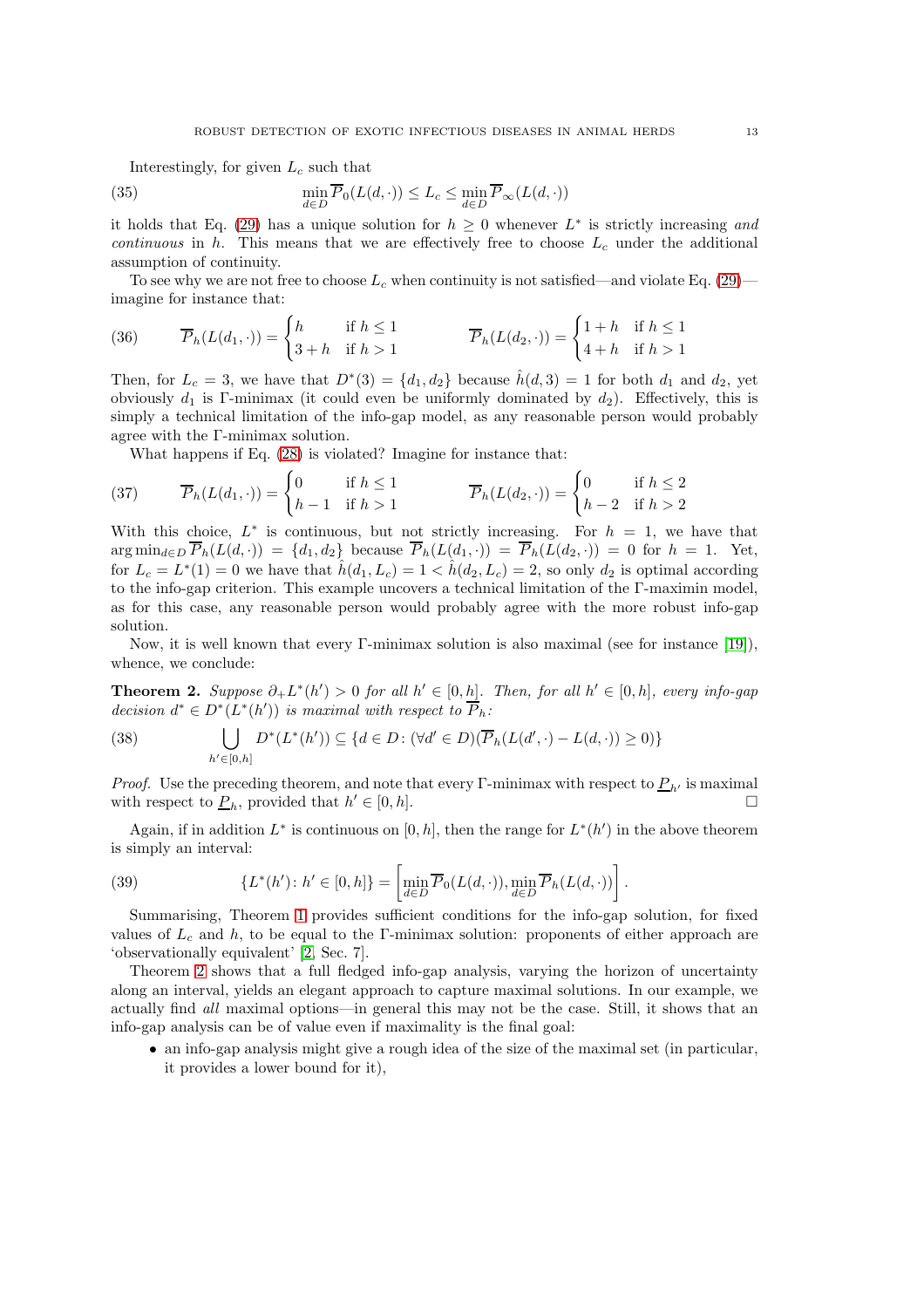- the analysis can be an appealing way to represent the maximal solution graphically (as in Figure [5\)](#page-8-0), and
- as robustness curves show the trade-off between uncertainty and cost, they are also obviously useful in the process of elicitation.

## 5. Conclusion

<span id="page-13-3"></span>We constructed a simple model for inspecting animal herds for dangerous exotic infections, building further on the work of Moffitt et al. [\[15\]](#page-14-0). We solved the problem using three popular decision methodologies suited for dealing with severe uncertainty: Bayesian analysis, info-gap analysis, and imprecise probability theory (maximality and Γ-minimax). We found that, in this example, the solutions of the info-gap and imprecise models essentially coincide, although the way they arrive at it is very different.

We explored the theoretical link between info-gap theory, Γ-minimax, and maximality. We established that, under rather general conditions, every info-gap solution is maximal. Therefore, the set of maximal options can be inferred at least partly, and sometimes wholly, from an infogap analysis. Consequently, robustness curves also make sense in an imprecise probability (or, robust Bayesian) context, for exploring maximal options, and for elicitation, when studying the trade-off between uncertainty and cost that is often of interest to decision makers.

#### **ACKNOWLEDGEMENTS**

The authors thank Kirsty Hinchliff and Ben Powell, who have been involved with an embryonic draft of this paper. The paper has also benefited greatly from discussions with Yakov Ben-Haim, Frank Coolen, and Moshe Sniedovich, to who we extend our sincerest thanks.

#### **REFERENCES**

- <span id="page-13-10"></span><span id="page-13-1"></span>[1] Yakov Ben-Haim, *Information gap decision theory: Decisions under severe uncertainty*, Academic Press, 2001.
- [2] Yakov Ben-Haim, Clifford C. Dacso, Jonathon Carrasco, and Nithin Rajan, *Heterogeneous uncertainties in cholesterol management*, International Journal of Approximate Reasoning 50 (2009), 1046–1065, [doi:10.1016/j.ijar.2009.04.002](http://dx.doi.org/10.1016/j.ijar.2009.04.002).
- <span id="page-13-9"></span><span id="page-13-2"></span>[3] James O. Berger, *Statistical decision theory and Bayesian analysis*, second ed., Springer, 1985.
- [4] Marquis de Condorcet, *Essai sur l'application de l'analyse `a la probabilit´e des d´ecisions rendues `a la pluralit´e des voix*, L'Imprimerie Royale, Paris, 1785.
- <span id="page-13-6"></span>[5] Defra, *Impact assessment of an independent body for animal health in England*, 2009, <http://www.official-documents.gov.uk/document/cm77/7784/7784.pdf>.
- <span id="page-13-5"></span>[6] Claes Enøe, Marios P. Georgiadis, and Wesley O. Johnson, *Estimation of sensitivity and specificity of diagnostic tests and disease prevalence when the true disease state is unknown*, Preventive Veterinary Medicine 45 (2000), no. 1–2, 61–81.
- <span id="page-13-11"></span>[7] S. Ferson and W. T. Tucker, *Probability boxes as info-gap models*, Annual Conference of the North American Fuzzy Information Processing Society (NAFIPS 2008), 2008, Article number 4531314.
- <span id="page-13-0"></span>[8] Eric M. F`evre, Barend M. de C. Bronsvoort, Katie A. Hamilton, and Sarah Cleaveland, *Animal movements and the spread of infectious diseases*, Trends in Microbiology 14 (2006), no. 3, 125–131, [doi:10.1016/j.tim.2006.01.004](http://dx.doi.org/10.1016/j.tim.2006.01.004).
- <span id="page-13-8"></span>[9] M. G. Garner and M. B. Lack, *Modelling the potential impact of exotic diseases on regional Australia*, Australian Veterinary Journal 72 (1995), no. 3, 81–87.
- <span id="page-13-12"></span>[10] Itzhak Gilboa and David Schmeidler, *Maxmin expected utility with non-unique prior*, Journal of Mathematical Economics 18 (1989), no. 2, 141–153.
- <span id="page-13-7"></span>[11] J. P. Gosling, A. Hart, D. Mouat, M. Sabirovic, S. Scanlan, and A. Simmons, *Quantifying experts' uncertainty about the future cost of exotic diseases*, Tech. report, The Food and Environment Research Agency, 2011, [doi:10.1111/j.1539-6924.2011.01704.x](http://dx.doi.org/10.1111/j.1539-6924.2011.01704.x).
- <span id="page-13-4"></span>[12] Lynn M. Herrmann, William P. Cheevers, Travis C. McGuire, D. Scott Adams, Melinda M. Hutton, William G. Gavin, and Donald P. Knowles, *Competitive-inhibition enzyme-linked immunosorbent assay for*